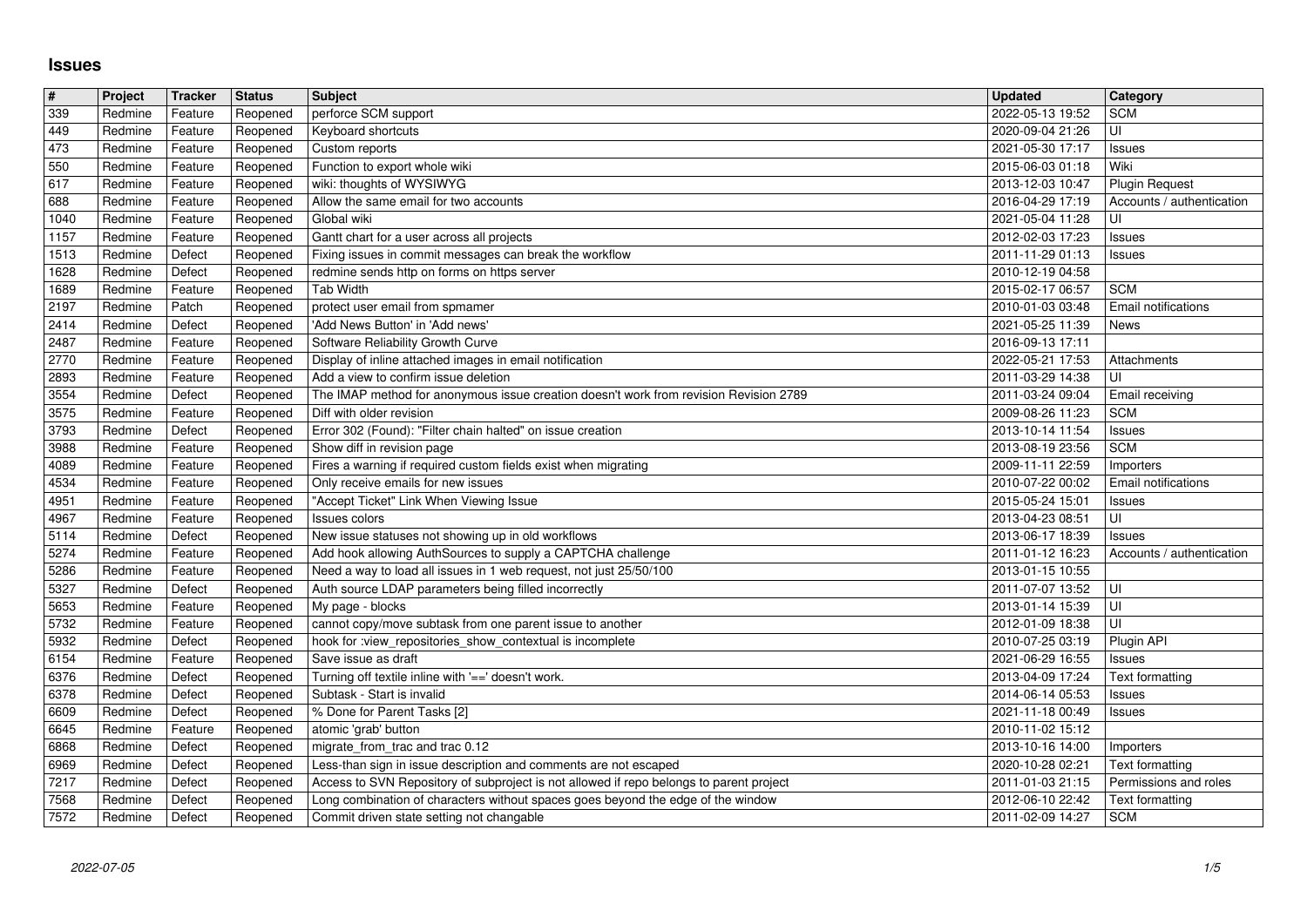| $\boxed{\texttt{#}}$ | Project            | Tracker            | <b>Status</b>        | <b>Subject</b>                                                                                                                                                                         | <b>Updated</b>                       | <b>Category</b>                             |
|----------------------|--------------------|--------------------|----------------------|----------------------------------------------------------------------------------------------------------------------------------------------------------------------------------------|--------------------------------------|---------------------------------------------|
| 7699                 | Redmine            | Defect             | Reopened             | Subversion: 500 Internal Server Error when browsing a repository                                                                                                                       | 2013-10-22 22:55                     | <b>SCM</b>                                  |
| 7748<br>7867         | Redmine<br>Redmine | Feature<br>Feature | Reopened             | Options to copy subprojects, tasks with a project<br>Author group filtering                                                                                                            | 2014-03-06 11:05<br>2020-10-25 08:12 | Administration<br>Issues filter             |
| 8423                 | Redmine            | Feature            | Reopened<br>Reopened | Redirect to self (action) in MyController                                                                                                                                              | 2011-05-23 18:14                     | Code cleanup/refactoring                    |
| 8708                 | Redmine            | Feature            | Reopened             | Provide a "download multiple files at once" feature                                                                                                                                    | 2020-03-15 14:58                     | Attachments                                 |
| 8915                 | Redmine            | Feature            | Reopened             | Use *.exe (e.g. hg.exe) for SCM command on Windows                                                                                                                                     | 2011-11-12 01:21                     | <b>SCM</b>                                  |
| 8951                 | Redmine            | Defect             | Reopened             | 404 w/ POST /issues.json (Filter chain halted as [:find_project] rendered_or_redirect)                                                                                                 | 2017-01-07 08:27                     | <b>REST API</b>                             |
| 9385<br>9693         | Redmine<br>Redmine | Feature<br>Feature | Reopened<br>Reopened | Specify a specifc branch in a reference<br>support external url images in PDF                                                                                                          | 2012-10-15 15:06<br>2021-09-03 06:34 | Text formatting<br>PDF export               |
| 10514                | Redmine            | Feature            | Reopened             | Follow file rename/move on repository file history (git)                                                                                                                               | 2012-03-21 23:31                     | <b>SCM</b>                                  |
| 10535                | Redmine            | Defect             | Reopened             | Atom feeds for the Project Activity contain incorrect hostname                                                                                                                         | 2020-12-22 12:52                     | Feeds                                       |
| 11010                | Redmine            | Defect             | Reopened             | Redmine 2.0 does not support Microsoft Quotes                                                                                                                                          | 2012-05-24 20:05                     | UI                                          |
| 11316                | Redmine            | Feature            | Reopened             | Automatic update of related issues                                                                                                                                                     | 2019-04-29 16:30                     | Issues                                      |
| 11752<br>12521       | Redmine<br>Redmine | Defect<br>Feature  | Reopened<br>Reopened | Internal error when view the diff when using the redmine with git<br>Tracker can not be deleted - because issues of archived projects cannot be found without unarchiving the projects | 2012-10-29 10:02<br>2019-01-18 08:25 | <b>SCM</b><br>Administration                |
| 12532                | Redmine            | Feature            | Reopened             | "Improve visibility of the "test email configuration" link"                                                                                                                            | 2013-04-10 13:09                     | Administration                              |
| 12814                | Redmine            | Feature            | Reopened             | Ability to specify target version sort order                                                                                                                                           | 2013-03-27 21:39                     | Roadmap                                     |
| 12907<br>12950       | Redmine<br>Redmine | Feature<br>Defect  | Reopened<br>Reopened | Add a button "Assign to me" on issue view.<br>priority dropdown empty on m.redmine.org                                                                                                 | 2018-08-04 09:09<br>2013-04-10 18:06 | Issues<br>Website (redmine.org)             |
| 13118                | Redmine            | Defect             | Reopened             | a issue.project.issue_custom_fields don't work always correct                                                                                                                          | 2013-02-14 12:54                     | Custom fields                               |
| 13244                | Redmine            | Feature            | Reopened             | Restrict log time for old days                                                                                                                                                         | 2021-02-28 20:40                     | Time tracking                               |
| 13815                | Redmine            | Feature            | Reopened             | Modify columns of timelog csv export                                                                                                                                                   | 2013-04-23 14:01                     | Time tracking                               |
| 14038<br>14148       | Redmine<br>Redmine | Defect<br>Patch    | Reopened<br>Reopened | Ordered/unordered lists inside table cell are mangled<br>Double translation: label_f_hours vs. x_hours                                                                                 | 2022-06-27 11:34<br>2013-06-06 01:02 | Text formatting<br>Translations             |
| 14961                | Redmine            | Feature            | Reopened             | Reconsider moving from svn to git & GitHub                                                                                                                                             | 2019-01-30 21:22                     | Website (redmine.org)                       |
| 15041                | Redmine            | Defect             | Reopened             | Issues list bad ordering by Subject                                                                                                                                                    | 2014-05-23 14:47                     | Issues                                      |
| 15327                | Redmine            | Defect             | Reopened             | move issue(s) disappeared / not functional                                                                                                                                             | 2013-12-01 05:05                     | Issues permissions                          |
| 15578<br>15760       | Redmine<br>Redmine | Feature<br>Feature | Reopened<br>Reopened | Bulk update Start/End Date with different dates for each issue<br>JS response support for #render_error                                                                                | 2013-12-13 18:51<br>2014-02-23 09:17 | Issues planning<br>Code cleanup/refactoring |
| 17469                | Redmine            | Feature            | Reopened             | Add percentage done of project's version to Version#index API response                                                                                                                 | 2015-03-26 07:23                     | <b>REST API</b>                             |
| 19229                | Redmine            | Defect             | Reopened             | redmine.org plugin page only shows latest version compatibility                                                                                                                        | 2015-03-07 20:00                     | Website (redmine.org)                       |
| 21697                | Redmine            | Feature            | Reopened             | Set secure flag of the session cookie depending on original request                                                                                                                    | 2017-11-30 16:55                     | Security                                    |
| 22085<br>23131       | Redmine<br>Redmine | Defect<br>Feature  | Reopened<br>Reopened | error 500 when trying to reply to a forum topic on redmine.org<br>Plugin load order defined by inter-plugin dependencies                                                               | 2019-05-23 09:51<br>2016-10-20 10:26 | Website (redmine.org)                       |
| 23318                | Redmine            | Defect             | Reopened             | #lock_nested_set very slow on mysql with thousands of subtasks                                                                                                                         | 2017-05-18 08:33                     | Performance                                 |
| 23579                | Redmine            | Feature            | Reopened             | <b>Screenshot Button</b>                                                                                                                                                               | 2016-08-15 08:32                     | <b>Plugin Request</b>                       |
| 24007                | Redmine            | Patch              | Reopened             | Change plugins directory through the configuration.yml file                                                                                                                            | 2017-06-17 12:41                     | Plugin API                                  |
| 25561<br>26139       | Redmine<br>Redmine | Feature<br>Patch   | Reopened             | Issues are not tasks: please split them<br>Reopened   Follow Gemfile's plugin loader as #24007                                                                                         | 2017-04-10 13:16                     |                                             |
| 28829                | Redmine            | Feature            | Reopened             | Add right-click context menu to the contextual area of an issue                                                                                                                        | 2018-09-15 11:47                     | l UI                                        |
| 29416                | Redmine            | Defect             | Reopened             | Do not show Git revisions                                                                                                                                                              | 2021-04-21 23:02                     | <b>SCM</b>                                  |
| 29470<br>30851       | Redmine<br>Redmine | Feature<br>Defect  | Reopened<br>Reopened | Possibility to mark tracker as "Subtask only"<br>Redmine 4.0.1 Internnal error 500 on accessing the settings page                                                                      | 2022-03-19 09:00<br>2019-06-25 23:52 | Issues<br>Administration                    |
|                      |                    |                    |                      |                                                                                                                                                                                        |                                      |                                             |
|                      |                    |                    |                      |                                                                                                                                                                                        |                                      |                                             |
|                      |                    |                    |                      |                                                                                                                                                                                        |                                      |                                             |
|                      |                    |                    |                      |                                                                                                                                                                                        |                                      |                                             |
|                      |                    |                    |                      |                                                                                                                                                                                        |                                      |                                             |
|                      |                    |                    |                      |                                                                                                                                                                                        |                                      |                                             |
|                      |                    |                    |                      |                                                                                                                                                                                        |                                      |                                             |
|                      |                    |                    |                      |                                                                                                                                                                                        |                                      |                                             |
|                      |                    |                    |                      |                                                                                                                                                                                        |                                      |                                             |
|                      |                    |                    |                      |                                                                                                                                                                                        |                                      |                                             |
|                      |                    |                    |                      |                                                                                                                                                                                        |                                      |                                             |
|                      |                    |                    |                      |                                                                                                                                                                                        |                                      |                                             |
|                      |                    |                    |                      |                                                                                                                                                                                        |                                      |                                             |
|                      |                    |                    |                      |                                                                                                                                                                                        |                                      |                                             |
|                      |                    |                    |                      |                                                                                                                                                                                        |                                      |                                             |
|                      |                    |                    |                      |                                                                                                                                                                                        |                                      |                                             |
|                      |                    |                    |                      |                                                                                                                                                                                        |                                      |                                             |
|                      |                    |                    |                      |                                                                                                                                                                                        |                                      |                                             |
|                      |                    |                    |                      |                                                                                                                                                                                        |                                      |                                             |
|                      |                    |                    |                      |                                                                                                                                                                                        |                                      |                                             |
|                      |                    |                    |                      |                                                                                                                                                                                        |                                      |                                             |
|                      |                    |                    |                      |                                                                                                                                                                                        |                                      |                                             |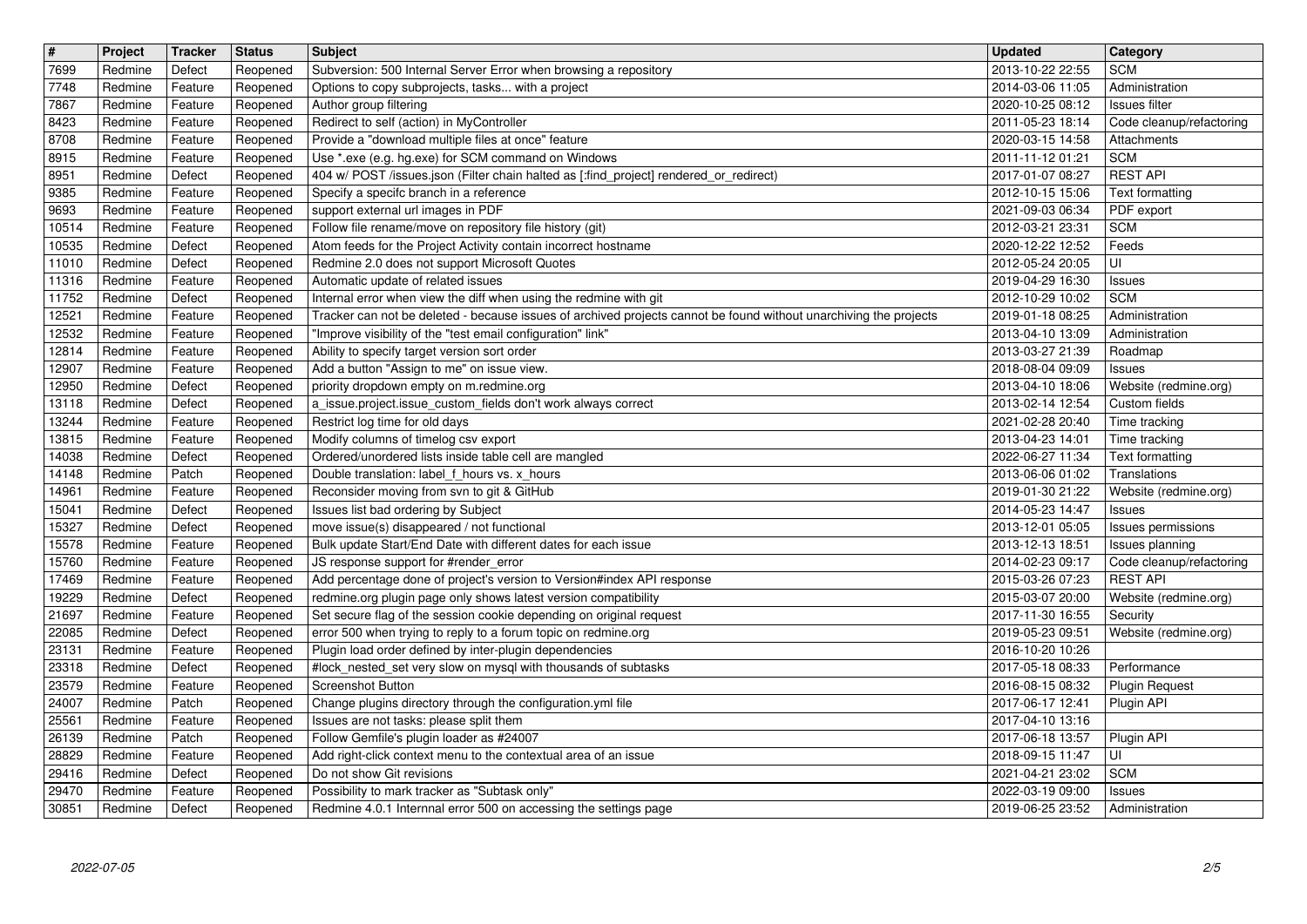| $\boxed{\texttt{#}}$ | Project            | Tracker            | <b>Status</b>        | <b>Subject</b>                                                                                                                                                             | <b>Updated</b>                       | <b>Category</b>                       |
|----------------------|--------------------|--------------------|----------------------|----------------------------------------------------------------------------------------------------------------------------------------------------------------------------|--------------------------------------|---------------------------------------|
| 30929                | Redmine            | Defect             | Reopened             | No longer all receivers are shown in "to" field after upgrade from 3.4.7 to 4.0.0                                                                                          | 2019-09-18 12:28                     | Email notifications                   |
| 31752<br>32739       | Redmine<br>Redmine | Patch<br>Defect    | Reopened<br>Reopened | Show assigned people when displaying tickets which are related to a specific versions<br>Truncated images are still attached to the ticket when created by incoming e-mail | 2019-08-04 16:33<br>2020-01-06 10:03 | Issues<br>Email receiving             |
| 33071                | Redmine            | Feature            | Reopened             | Prevent accidental deletion of contents with sudo mode                                                                                                                     | 2021-01-06 04:39                     | UI                                    |
| 34810                | Redmine            | Defect             | Reopened             | SQL Error with UTF8 character greater or equals                                                                                                                            | 2021-04-20 08:08                     | Wiki                                  |
| 35138                | Redmine            | Feature            | Reopened             | Allow Version custom fields to be searchable                                                                                                                               | 2021-05-13 10:45                     | Search engine                         |
| 35424<br>35991       | Redmine<br>Redmine | Defect<br>Feature  | Reopened<br>Reopened | https://www.redmine.org/boards/2/topics/65661<br>Parent ticket history plugin                                                                                              | 2022-02-21 12:04<br>2022-06-27 12:11 | Gantt<br>Issues                       |
| 3876                 | Redmine            | Feature            | Resolved             | Idap authentification without binding?                                                                                                                                     | 2020-03-31 09:28                     | Accounts / authentication             |
| 5072                 | Redmine            | Defect             | Resolved             | SVN Repository Error when using FastCGI on IIS7                                                                                                                            | 2012-03-26 14:08                     | <b>SCM</b>                            |
| 5510                 | Redmine            | Patch              | Resolved             | Enable Mutliple Versions Per Issue                                                                                                                                         | 2015-06-30 10:38                     | Roadmap                               |
| 9697<br>9966         | Redmine<br>Redmine | Patch<br>Defect    | Resolved<br>Resolved | Projects list with progress<br>Private issue permissions                                                                                                                   | 2019-02-15 19:44<br>2019-09-26 17:54 | UI<br>Issues permissions              |
| 10023                | Redmine            | Defect             | Resolved             | Filename of attachments                                                                                                                                                    | 2019-09-26 17:54                     | Attachments                           |
| 10503                | Redmine            | Feature            | Resolved             | Change or update issue 'assigned to' depening on category                                                                                                                  | 2013-06-06 08:08                     | Issues                                |
| 10504<br>10532       | Redmine<br>Redmine | Defect<br>Defect   | Resolved<br>Resolved | migrate_from_mantis script fails on first project when trying to update version dates<br>migrate_from_mantis script fails with missing table name                          | 2014-05-18 05:42<br>2014-04-19 10:17 | Importers                             |
| 10975                | Redmine            | Feature            | Resolved             | An 'Involved In' filter                                                                                                                                                    | 2018-06-06 10:54                     | Issues                                |
| 11760                | Redmine            | Feature            | Resolved             | First-post moderation                                                                                                                                                      | 2014-02-07 01:12                     | Permissions and roles                 |
| 11952                | Redmine            | Feature            | Resolved             | Multiple entries insert in a custom fields list with the REST API                                                                                                          | 2012-09-27 21:43                     | <b>REST API</b>                       |
| 13191<br>13239       | Redmine<br>Redmine | Feature<br>Patch   | Resolved<br>Resolved | Custom query: When an issue was applied to version x?<br>migrate_from_mantis script doesn't work for later mantis versions                                                 | 2013-02-16 15:22<br>2013-02-20 23:07 | Issues<br>Importers                   |
| 13995                | Redmine            | Defect             | Resolved             | Custom Field (User) - Changes were not correct journalized                                                                                                                 | 2016-10-14 09:01                     | Custom fields                         |
| 14906                | Redmine            | Defect             | Resolved             | Excessive queries on roles table when show a Issue                                                                                                                         | 2015-07-24 08:43                     | Issues                                |
| 15382                | Redmine            | Feature            | Resolved             | Show parent project in notification mail subject line                                                                                                                      | 2014-04-25 11:13                     | Email notifications                   |
| 18006<br>18059       | Redmine<br>Redmine | Feature<br>Patch   | Resolved<br>Resolved | Project's custom fields should be available in issue lists columns<br>Activity when issue change assigned to.                                                              | 2014-10-07 16:15<br>2015-09-17 15:17 | Custom fields<br><b>Activity view</b> |
| 18496                | Redmine            | Patch              | Resolved             | Migrate to Redmine 2.5.3 (or 2.6.0) from Mantis 1.2.17                                                                                                                     | 2014-12-28 04:46                     | Importers                             |
| 18984                | Redmine            | Defect             | Resolved             | migrate_from_mantis with NoMethodError: strftime                                                                                                                           | 2015-02-02 16:52                     | Importers                             |
| 19002                | Redmine            | Defect             | Resolved             | Typos in descriptions of buildin macros (seen through {{macro_list}} output)                                                                                               | 2015-02-18 12:38                     | Website (redmine.org)                 |
| 19564<br>20595       | Redmine<br>Redmine | Feature<br>Feature | Resolved<br>Resolved | Hide custom field during pdf export<br>Hierarchical Numbering on headers                                                                                                   | 2015-05-07 06:26<br>2017-05-27 05:46 | Custom fields<br>Text formatting      |
| 20943                | Redmine            | Defect             | Resolved             | migrate_from_trac.rake dont work                                                                                                                                           | 2017-08-01 13:32                     | Importers                             |
| 24051                | Redmine            | Patch              | Resolved             | As a non-admin user using API, I want to be able to filter users by their username without getting forbidden exception                                                     | 2016-11-02 17:51                     | <b>REST API</b>                       |
| 26122<br>27603       | Redmine<br>Redmine | Patch<br>Feature   | Resolved<br>Resolved | Implementation of visible conditions with inner join instead of subselect<br>Support for LDAP jpegPhoto or thumbnailPhoto                                                  | 2019-09-27 18:22<br>2017-11-22 12:09 | Performance<br>LDAP                   |
| 29654                | Redmine            | Feature            | Resolved             | Adding a text box in the settings page to take recursive data                                                                                                              | 2019-03-13 10:51                     | Project settings                      |
| 31107                | Redmine            | Feature            | Resolved             | How to disable email subject processing                                                                                                                                    | 2019-09-18 15:05                     | Email receiving                       |
| 31224                | Redmine            | Patch              | Resolved             | My page, add Time Entry queries                                                                                                                                            | 2019-11-15 00:50                     | My page                               |
| 31404<br>31968       | Redmine<br>Redmine | Feature<br>Defect  | Resolved<br>Resolved | Time visualization plugin<br>MIME Content Type is not properly handled while attaching the files                                                                           | 2019-05-20 11:39<br>2019-08-28 14:41 | <b>Plugin Request</b><br>Attachments  |
| 32090                | Redmine            | Feature            | Resolved             | REST API: users: add support for status=*                                                                                                                                  | 2021-02-20 17:44                     | <b>REST API</b>                       |
| 32983                | Redmine            | Defect             | Resolved             | Filter for "Blocked by" "no open issues" not working                                                                                                                       | 2020-02-13 09:30                     | Issues filter                         |
| 2022-07-05           |                    |                    |                      |                                                                                                                                                                            |                                      |                                       |
|                      |                    |                    |                      |                                                                                                                                                                            |                                      |                                       |
|                      |                    |                    |                      |                                                                                                                                                                            |                                      |                                       |
|                      |                    |                    |                      |                                                                                                                                                                            |                                      |                                       |
|                      |                    |                    |                      |                                                                                                                                                                            |                                      |                                       |
|                      |                    |                    |                      |                                                                                                                                                                            |                                      |                                       |
|                      |                    |                    |                      |                                                                                                                                                                            |                                      |                                       |
|                      |                    |                    |                      |                                                                                                                                                                            |                                      |                                       |
|                      |                    |                    |                      |                                                                                                                                                                            |                                      |                                       |
|                      |                    |                    |                      |                                                                                                                                                                            |                                      |                                       |
|                      |                    |                    |                      |                                                                                                                                                                            |                                      |                                       |
|                      |                    |                    |                      |                                                                                                                                                                            |                                      |                                       |
|                      |                    |                    |                      |                                                                                                                                                                            |                                      |                                       |
|                      |                    |                    |                      |                                                                                                                                                                            |                                      |                                       |
|                      |                    |                    |                      |                                                                                                                                                                            |                                      |                                       |
|                      |                    |                    |                      |                                                                                                                                                                            |                                      |                                       |
|                      |                    |                    |                      |                                                                                                                                                                            |                                      |                                       |
|                      |                    |                    |                      |                                                                                                                                                                            |                                      |                                       |
|                      |                    |                    |                      |                                                                                                                                                                            |                                      |                                       |
|                      |                    |                    |                      |                                                                                                                                                                            |                                      |                                       |
|                      |                    |                    |                      |                                                                                                                                                                            |                                      |                                       |
|                      |                    |                    |                      |                                                                                                                                                                            |                                      |                                       |
|                      |                    |                    |                      |                                                                                                                                                                            |                                      |                                       |
|                      |                    |                    |                      |                                                                                                                                                                            |                                      |                                       |
|                      |                    |                    |                      |                                                                                                                                                                            |                                      |                                       |
|                      |                    |                    |                      |                                                                                                                                                                            |                                      |                                       |
|                      |                    |                    |                      |                                                                                                                                                                            |                                      |                                       |
|                      |                    |                    |                      |                                                                                                                                                                            |                                      |                                       |
|                      |                    |                    |                      |                                                                                                                                                                            |                                      |                                       |
|                      |                    |                    |                      |                                                                                                                                                                            |                                      |                                       |
|                      |                    |                    |                      |                                                                                                                                                                            |                                      |                                       |
|                      |                    |                    |                      |                                                                                                                                                                            |                                      |                                       |
|                      |                    |                    |                      |                                                                                                                                                                            |                                      |                                       |
|                      |                    |                    |                      |                                                                                                                                                                            |                                      |                                       |
|                      |                    |                    |                      |                                                                                                                                                                            |                                      |                                       |
|                      |                    |                    |                      |                                                                                                                                                                            |                                      |                                       |
|                      |                    |                    |                      |                                                                                                                                                                            |                                      |                                       |
|                      |                    |                    |                      |                                                                                                                                                                            |                                      |                                       |
|                      |                    |                    |                      |                                                                                                                                                                            |                                      |                                       |
|                      |                    |                    |                      |                                                                                                                                                                            |                                      |                                       |
|                      |                    |                    |                      |                                                                                                                                                                            |                                      |                                       |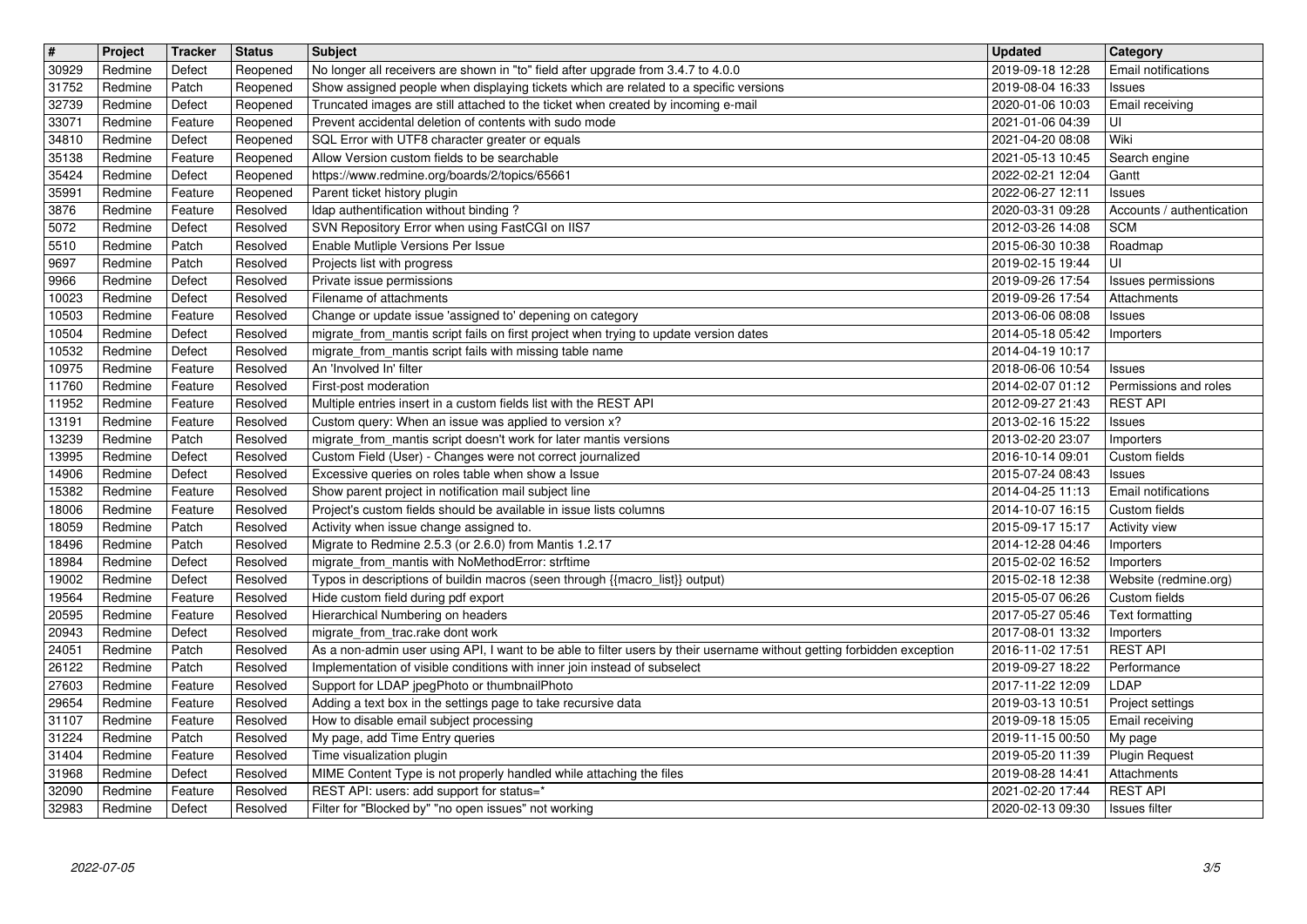| $\boxed{\texttt{#}}$ | Project            | Tracker            | <b>Status</b>          | <b>Subject</b>                                                                                                                             | <b>Updated</b>                       | Category                                                |
|----------------------|--------------------|--------------------|------------------------|--------------------------------------------------------------------------------------------------------------------------------------------|--------------------------------------|---------------------------------------------------------|
| 33088                | Redmine            | Defect             | Resolved               | Should User.notify_about?(issue) consider the issue being wathced by the user?<br>Feedback about email delivery                            | 2020-03-09 03:04<br>2021-04-14 15:58 | <b>Email notifications</b><br>Email notifications       |
| 33097<br>33138       | Redmine<br>Redmine | Feature<br>Defect  | Resolved<br>Resolved   | Apache crashes with Redmine.pm and RedmineCacheCredsMax active                                                                             | 2020-05-19 13:42                     | SCM extra                                               |
| 33139                | Redmine            | Defect             | Resolved               | Redmine.pm not working with socks                                                                                                          | 2020-05-19 13:40                     | SCM extra                                               |
| 33210                | Redmine            | Feature            | Resolved               | Add "Filters" category to redmine.org                                                                                                      | 2020-04-21 11:42                     | Website (redmine.org)                                   |
| 33291                | Redmine            | Defect             | Resolved               | Gantt conversion to png failed with error w.r.t. font 'helvetica'                                                                          | 2020-05-14 10:51                     | Gantt                                                   |
| 33325<br>33375       | Redmine<br>Redmine | Feature<br>Feature | Resolved<br>Resolved   | Export spent time report as PDF<br>Send Email Notification for TimeEntry                                                                   | 2021-01-09 02:34<br>2020-04-30 17:53 | Time tracking<br>Time tracking                          |
| 33722                | Redmine            | Patch              | Resolved               | migrate_from_trac dose not work                                                                                                            | 2020-07-30 14:29                     | Importers                                               |
| 34831                | Redmine            | Defect             | Resolved               | Unnecessary encoded CR characters in mails                                                                                                 | 2021-12-01 14:44                     | Email notifications                                     |
| 35225                | Redmine            | Defect             | Resolved               | Edit issue shows date in MM/DD/YYYY while the rest of the application shows YYYY/MM/DD                                                     | 2021-05-12 12:50                     | <b>Issues</b>                                           |
| 35355<br>35431       | Redmine<br>Redmine | Defect<br>Defect   | Resolved<br>Resolved   | Unable to create or edit users with Cyrillic logins<br>send notifications to user selected from costum field (user type)                   | 2021-06-06 21:42<br>2021-09-10 08:39 | Accounts / authentication<br><b>Email notifications</b> |
| 35558                | Redmine            | Feature            | Resolved               | Add button "Send notification again"                                                                                                       | 2021-11-11 18:23                     | Email notifications                                     |
| 36245                | Redmine            | Defect             | Resolved               | ActiveSupport::Reloader.to_prepare not working in trunk 21287                                                                              | 2022-01-06 16:54                     | Plugin API                                              |
| 36387<br>37383       | Redmine<br>Redmine | Patch<br>Defect    | Resolved<br>Resolved   | <b>Updating Hungarian translation</b><br>this is a test issue                                                                              | 2022-01-19 13:19<br>2022-07-05 09:58 | Translations                                            |
| 1013                 | Redmine            | Defect             | Confirmed              | Custom queries can be saved under same name                                                                                                | 2021-10-25 11:43                     | <b>Issues</b>                                           |
| 1175                 | Redmine            | Defect             | Confirmed              | Empty diff page for binary files                                                                                                           | 2013-01-04 10:10                     | <b>SCM</b>                                              |
| 2493                 | Redmine            | Defect             | Confirmed              | Subversion: Error message for some of view differences                                                                                     | 2020-02-19 14:28                     | SCM                                                     |
| 4073<br>4682         | Redmine<br>Redmine | Defect<br>Defect   | Confirmed<br>Confirmed | Editing/deleting cross-projects custom query mistakenly redirects to "All issues" page<br>Completed version with wrong progress bar status | 2013-05-11 04:02<br>2022-03-27 23:17 | UI<br>Roadmap                                           |
| 4953                 | Redmine            | Defect             | Confirmed              | "In the past N days" filter displays N+1 days                                                                                              | 2016-12-23 10:26                     | UI                                                      |
| 5211                 | Redmine            | Defect             | Confirmed              | Gantt to PDF not working with subtasking                                                                                                   | 2013-01-15 11:40                     | Gantt                                                   |
| 5475                 | Redmine            | Defect             | Confirmed<br>Confirmed | Non conformances with W3C xhtml transitional standards                                                                                     | 2013-11-14 09:44                     | Code cleanup/refactoring                                |
| 5871<br>5908         | Redmine<br>Redmine | Defect<br>Defect   | Confirmed              | Hard coded English strings in Wiki<br>Odd rendering of right click menu in Firefox                                                         | 2013-01-15 09:17<br>2013-01-15 10:28 | UI<br>UI                                                |
| 5976                 | Redmine            | Defect             | Confirmed              | Uniqueness of User model fields is not checked sufficiently                                                                                | 2013-01-16 19:39                     | Accounts / authentication                               |
| 5998                 | Redmine            | Defect             | Confirmed              | New line not taking effect on a certain piece of text                                                                                      | 2013-01-15 10:18                     | Text formatting                                         |
| 6082<br>8626         | Redmine<br>Redmine | Defect<br>Defect   | Confirmed<br>Confirmed | acts_as_event email key<br>Setting status via API fails silently                                                                           | 2021-03-05 06:44                     | <b>Activity view</b><br><b>REST API</b>                 |
| 10098                | Redmine            | Defect             | Confirmed              | last_login_on set to wrong time when config.active_record.default_timezone = :utc                                                          | 2019-06-08 06:45<br>2020-07-20 03:00 | Accounts / authentication                               |
| 10134                | Redmine            | Defect             | Confirmed              | Case insensitive search is not working with postgres 8.4 and umlauts                                                                       | 2018-04-16 11:16                     | Search engine                                           |
| 10233                | Redmine            | Defect             | Confirmed              | "update issue" silently ignores "status" field if the user is not part of the project, but changes other fields                            | 2020-12-12 07:19                     | <b>REST API</b>                                         |
| 11839<br>11881       | Redmine<br>Redmine | Defect<br>Defect   | Confirmed<br>Confirmed | Text overlay when exporting issues to pdf files<br>FCGI mode does not support sub-URI                                                      | 2014-02-05 12:27<br>2013-03-07 07:55 | PDF export<br>Project settings                          |
| 12146                | Redmine            | Defect             | Confirmed              | Required (list-, user- or version) custom field "fixed version" with Multiple values allows nil value during status transition             | 2016-04-04 18:14                     | Custom fields                                           |
| 12287                | Redmine            | Defect             | Confirmed              | Time entries of private issues are visible by users without permission to see them                                                         | 2017-02-19 19:07                     | Time tracking                                           |
| 12355                | Redmine            | Feature            | Confirmed              | Being able to close blocking and blocked issues in one bulk update operation                                                               | 2012-11-25 18:56   Issues            |                                                         |
| 12680<br>12750       | Redmine<br>Redmine | Defect<br>Defect   | Confirmed<br>Confirmed | Estimated Time value is corrupted<br>Start date set to '2013-01-05 00:00:00' instead of '2013-01-05' when editing an issue                 | 2013-01-27 22:12<br>2014-07-31 19:43 | Issues planning<br>Issues planning                      |
| 13172                | Redmine            | Defect             | Confirmed              | Changing assignee then tracker or status reverts unsaved assignee change (during issue edit/update)                                        | 2017-03-15 18:43                     | <b>Issues</b>                                           |
| 13424                | Redmine            | Defect             | Confirmed              | Demo instance                                                                                                                              | 2013-03-11 10:26                     | Website (redmine.org)                                   |
|                      |                    |                    |                        |                                                                                                                                            |                                      |                                                         |
|                      |                    |                    |                        |                                                                                                                                            |                                      |                                                         |
|                      |                    |                    |                        |                                                                                                                                            |                                      |                                                         |
|                      |                    |                    |                        |                                                                                                                                            |                                      |                                                         |
|                      |                    |                    |                        |                                                                                                                                            |                                      |                                                         |
|                      |                    |                    |                        |                                                                                                                                            |                                      |                                                         |
|                      |                    |                    |                        |                                                                                                                                            |                                      |                                                         |
|                      |                    |                    |                        |                                                                                                                                            |                                      |                                                         |
|                      |                    |                    |                        |                                                                                                                                            |                                      |                                                         |
|                      |                    |                    |                        |                                                                                                                                            |                                      |                                                         |
|                      |                    |                    |                        |                                                                                                                                            |                                      |                                                         |
|                      |                    |                    |                        |                                                                                                                                            |                                      |                                                         |
|                      |                    |                    |                        |                                                                                                                                            |                                      |                                                         |
|                      |                    |                    |                        |                                                                                                                                            |                                      |                                                         |
|                      |                    |                    |                        |                                                                                                                                            |                                      |                                                         |
|                      |                    |                    |                        |                                                                                                                                            |                                      |                                                         |
|                      |                    |                    |                        |                                                                                                                                            |                                      |                                                         |
|                      |                    |                    |                        |                                                                                                                                            |                                      |                                                         |
|                      |                    |                    |                        |                                                                                                                                            |                                      |                                                         |
|                      |                    |                    |                        |                                                                                                                                            |                                      |                                                         |
|                      |                    |                    |                        |                                                                                                                                            |                                      |                                                         |
|                      |                    |                    |                        |                                                                                                                                            |                                      |                                                         |
|                      |                    |                    |                        |                                                                                                                                            |                                      |                                                         |
|                      |                    |                    |                        |                                                                                                                                            |                                      |                                                         |
|                      |                    |                    |                        |                                                                                                                                            |                                      |                                                         |
|                      |                    |                    |                        |                                                                                                                                            |                                      |                                                         |
|                      |                    |                    |                        |                                                                                                                                            |                                      |                                                         |
|                      |                    |                    |                        |                                                                                                                                            |                                      |                                                         |
|                      |                    |                    |                        |                                                                                                                                            |                                      |                                                         |
|                      |                    |                    |                        |                                                                                                                                            |                                      |                                                         |
|                      |                    |                    |                        |                                                                                                                                            |                                      |                                                         |
|                      |                    |                    |                        |                                                                                                                                            |                                      |                                                         |
|                      |                    |                    |                        |                                                                                                                                            |                                      |                                                         |